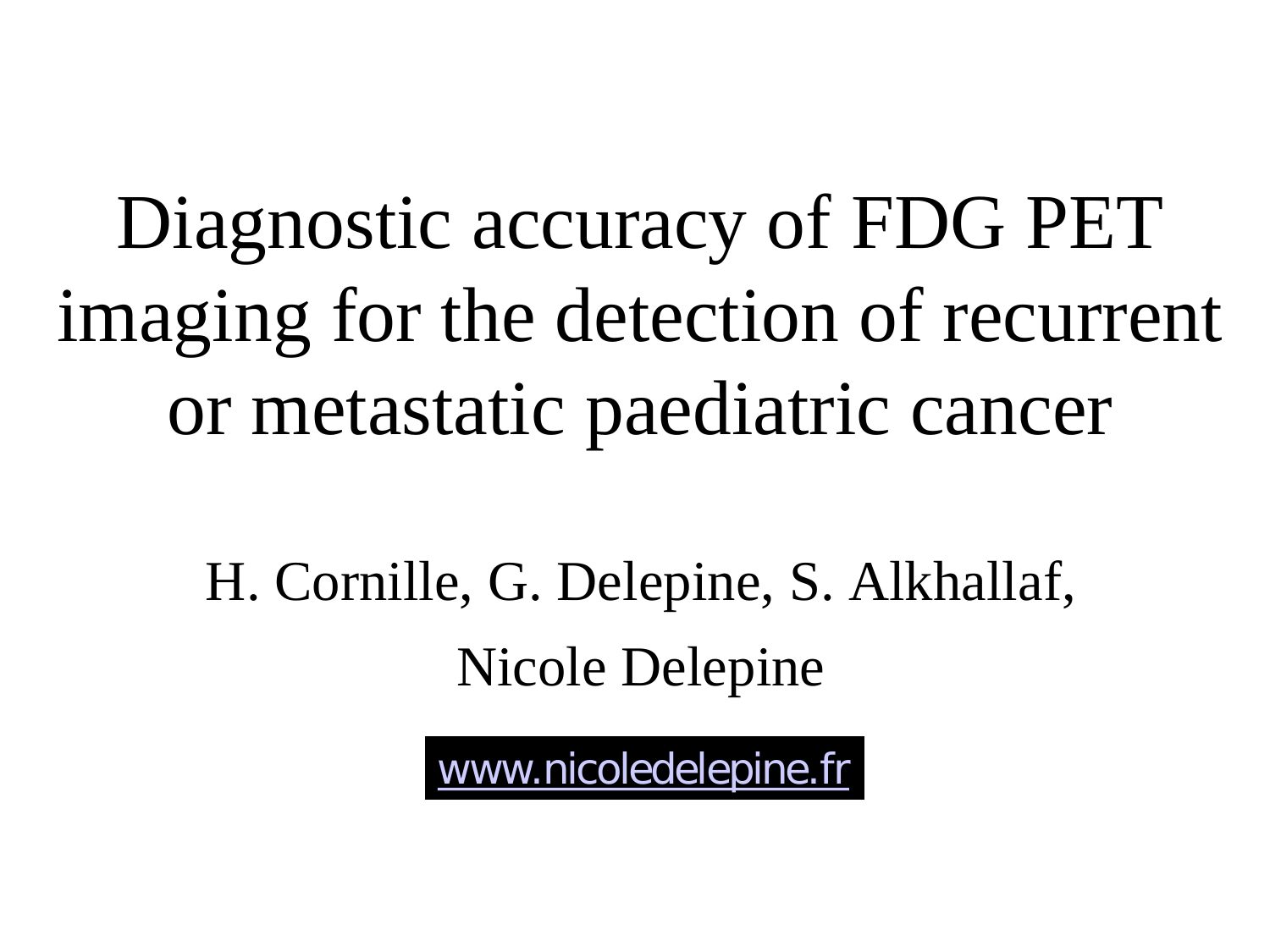# Our purpose

• Is to point out uncertain value of 18F fluorodeoxyglucose positron emission tomography (FDG PET) in pediatric tumors. Today PET scan became reference imaging in oncology, probably because of its great reliability in adult cancers. Nevertheless, evaluation of PET scan in pediatric cancers, as rare cancers, is not yet very large. We would like to point out the danger to consider PETSCAN as reference imaging in pediatric tumors leading to mistreat patients in relapse because a normal PET scan.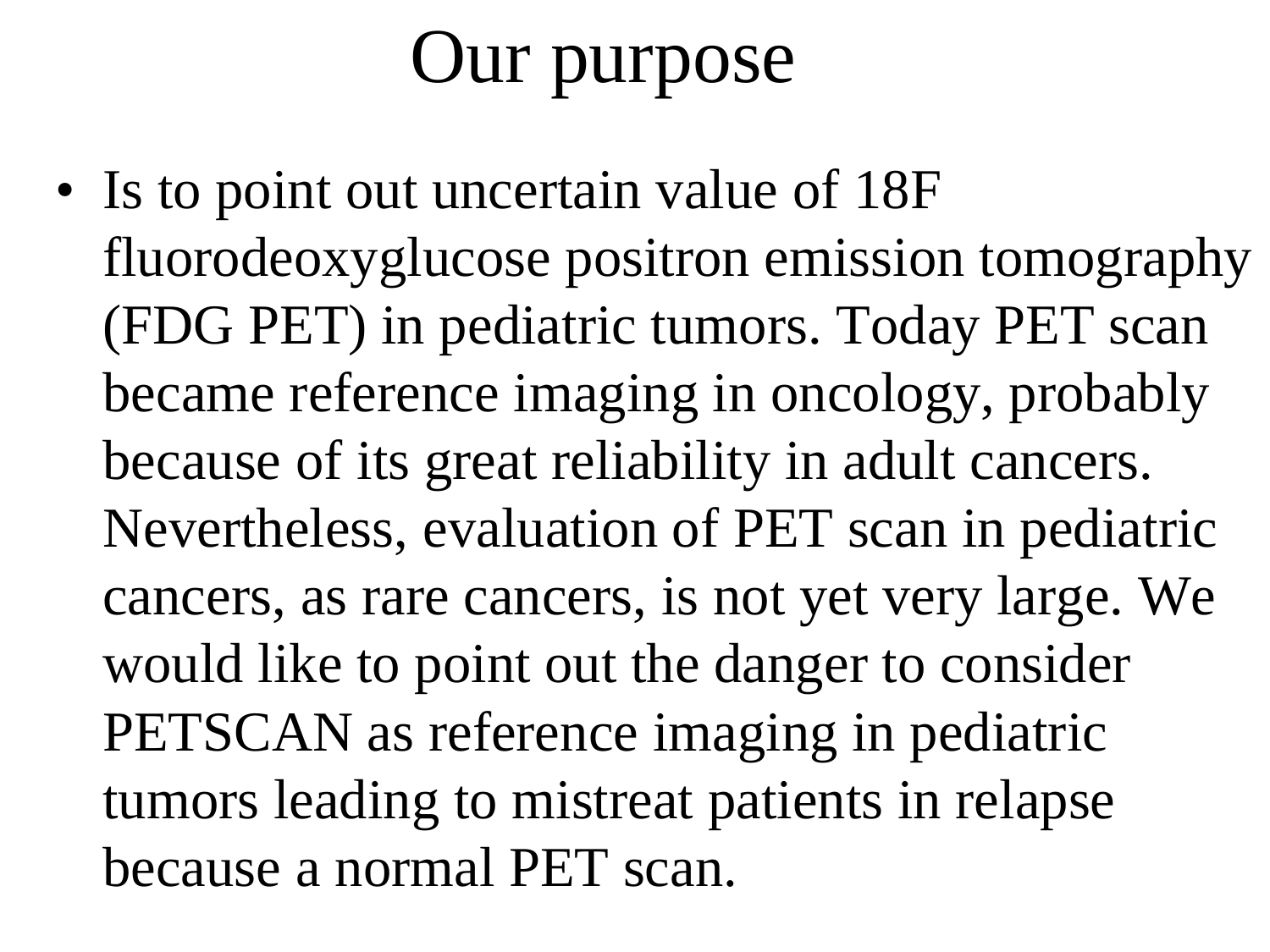#### Patients and methods

- From 2007 we performed coupled imaging in order to compare respective value of diffusion weighed magnetic resonance, bone scan, PET scan,
- (preliminary results already published EMSOS 2008 may, 11 patients ).
- We examinated in the last two years 20 patients with pediatric cancers with PET scan among them 6 Ewing, 2 osteosarcomas.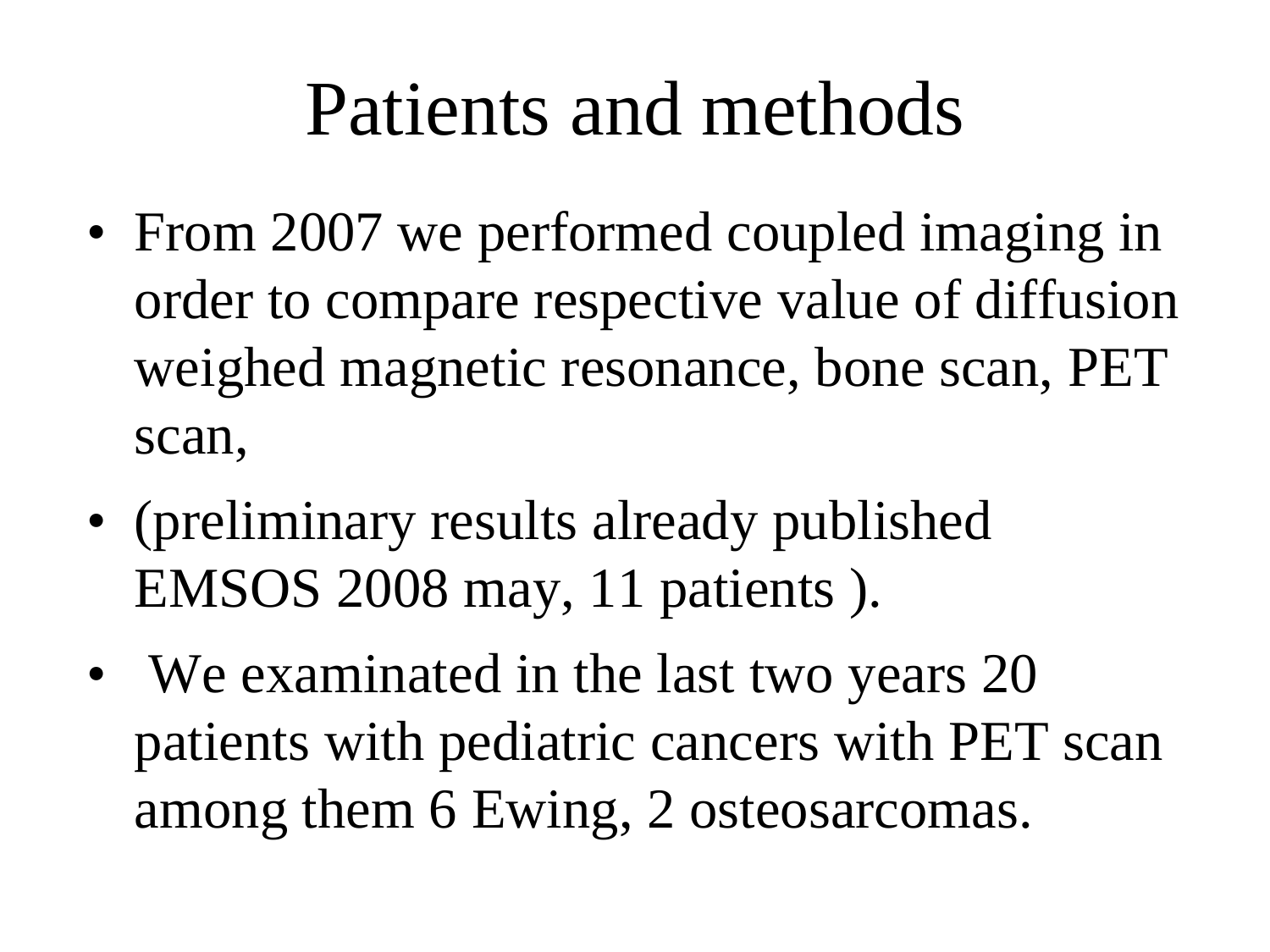#### First case

- false negative PET scan in Ewing: a 15 y old girl "in complete remission" arrived with 3 PET scan performed each 3 months.
- She suffered back pain but as PET scan was negative although positive CT, wait and see was preferred… till the time she presented medullar compression…. In the first case too large trust in PET scan led to delay treatment of relapse.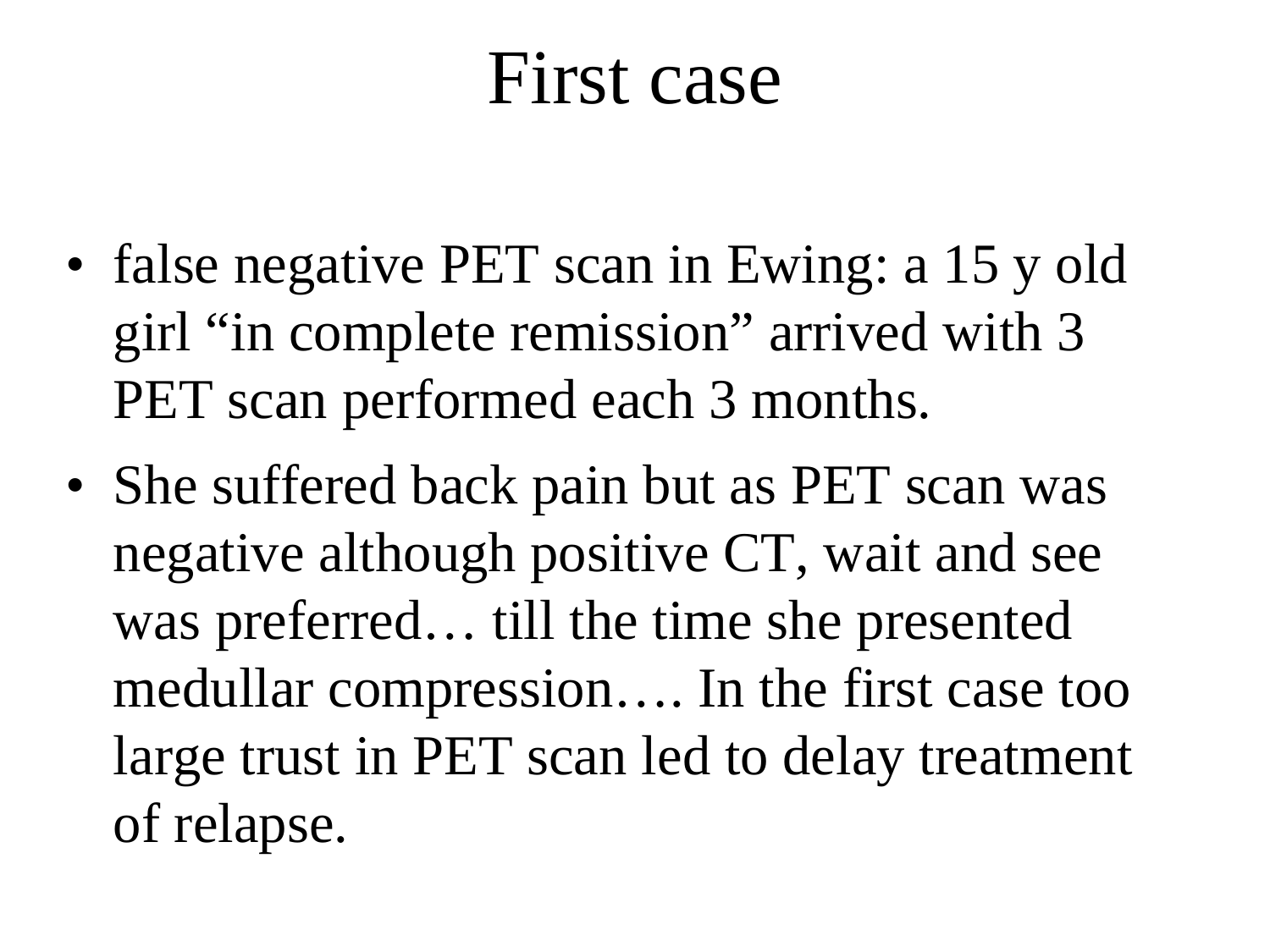# A second patient

- A 21 old year girl treated for Ewing from 2000 showed in June 2008 pulmonary metastases following a long story of relapses.
- The PET scan did not see the bilateral pulmonary locations.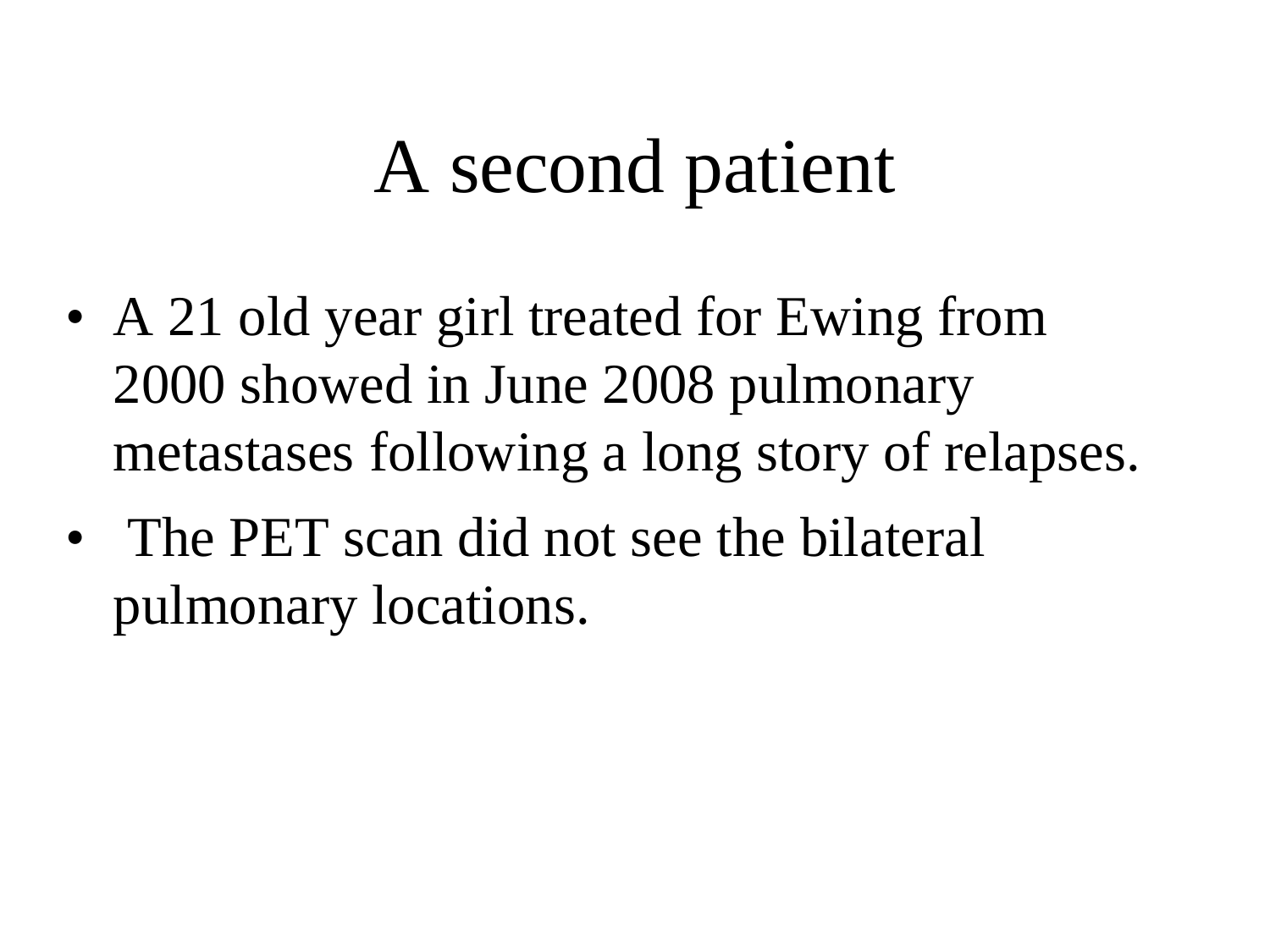

- objectives the risk of considering PET scan as THE imaging:
- •we presented in a multidisciplinary team a patient treated for metastatic osteosarcoma 15 years ago.
- •A severe anemia led to the diagnosis of multiple polyposis with large bowel carcinoma.

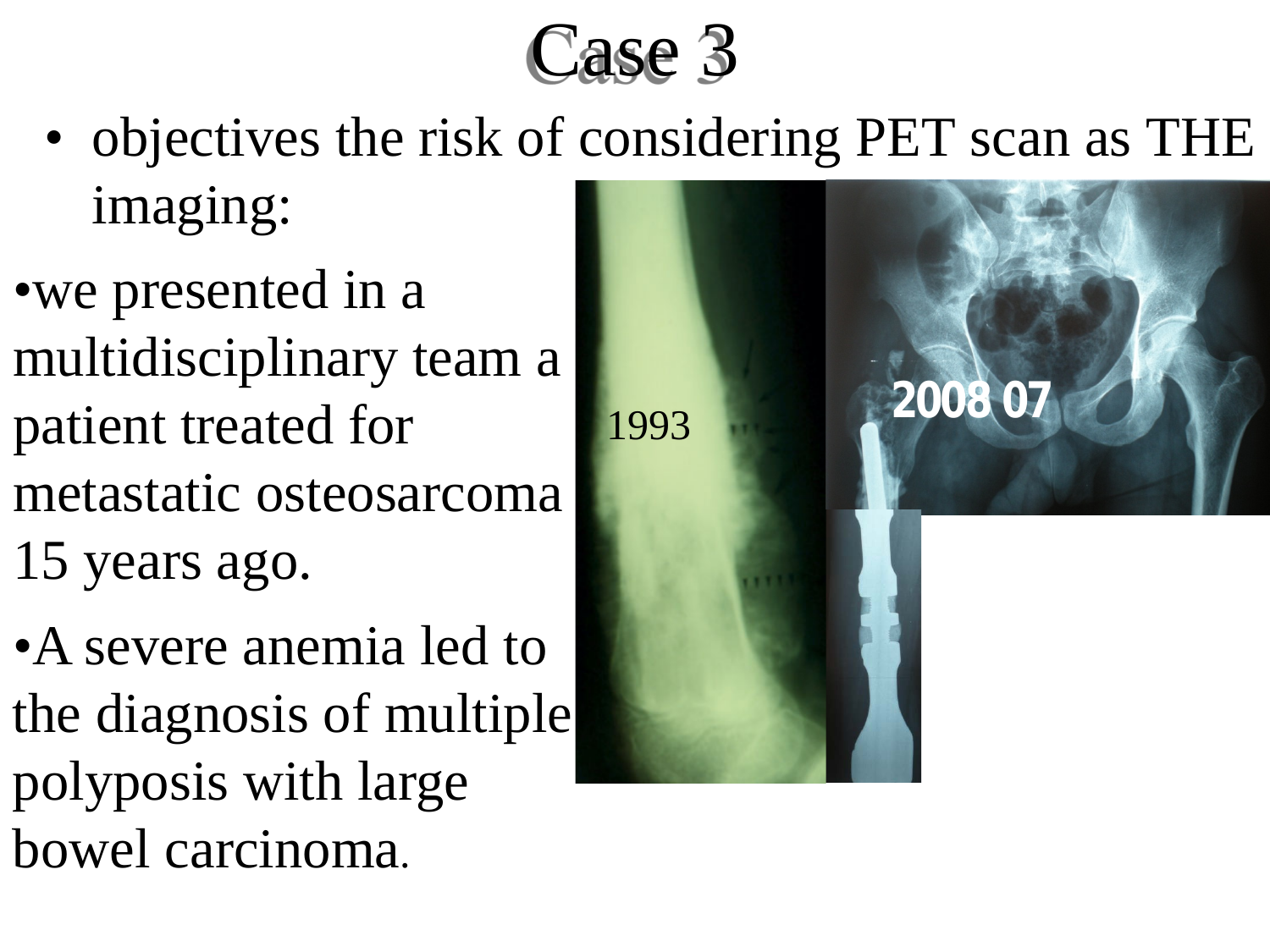### Case 3

- His young age (29 y old) and good status pled for curative surgery in spite of past and extension of cancer.
- Somecolleagues, on the "evidence of PET scan", refused curative treatment, proposing palliative care because of a « bone metastasis and lymphatic diffusion »

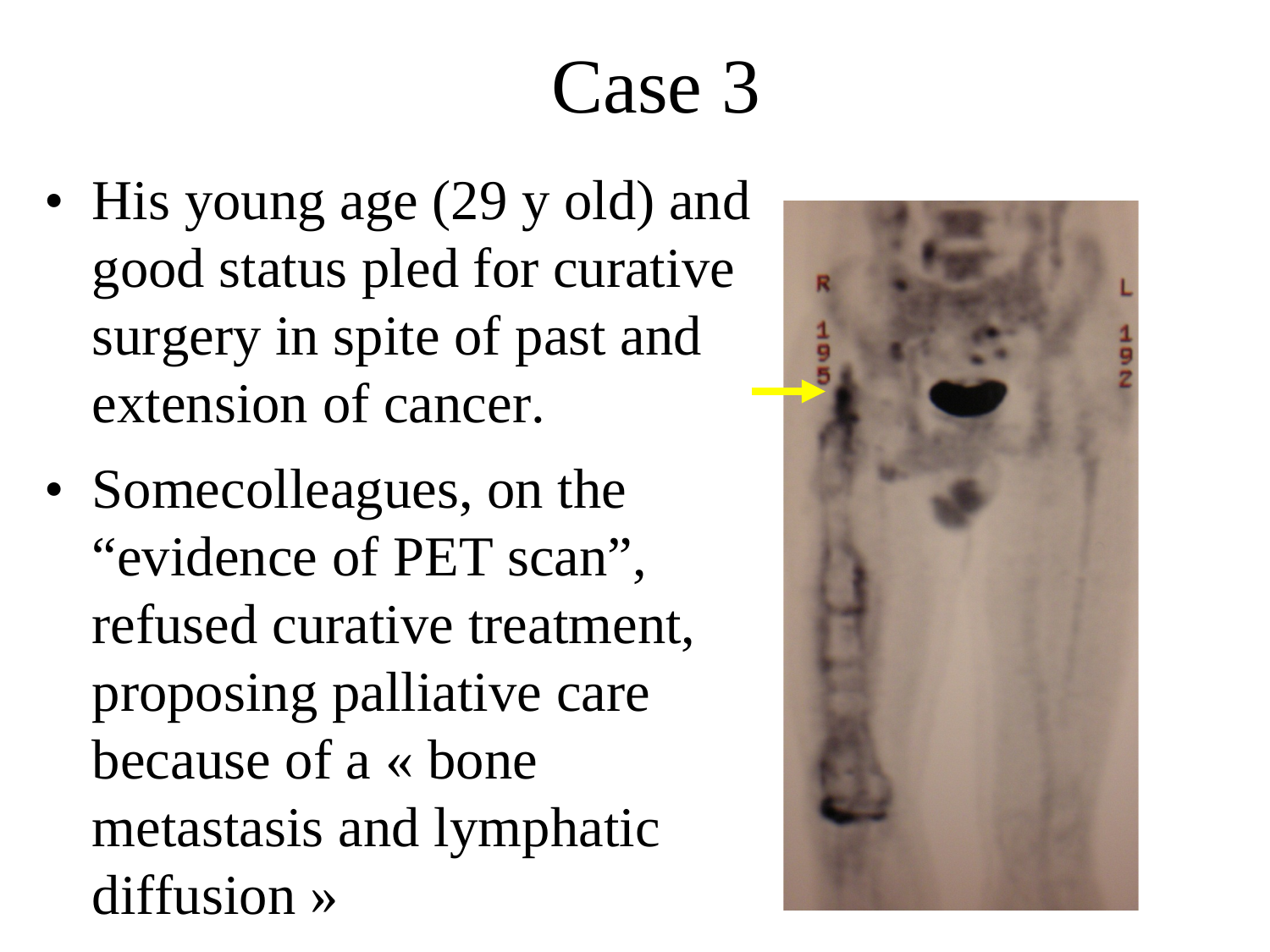## Case 3

- In fact bone "metastasis" was only sequellae of multiple surgery and lymphatic were histologically negative .
- This patient was fast abandoned, simple discussion was able to change the decision and his life only because a doctor asked for a Pet scan and "classical "imaging were normal but forgotten.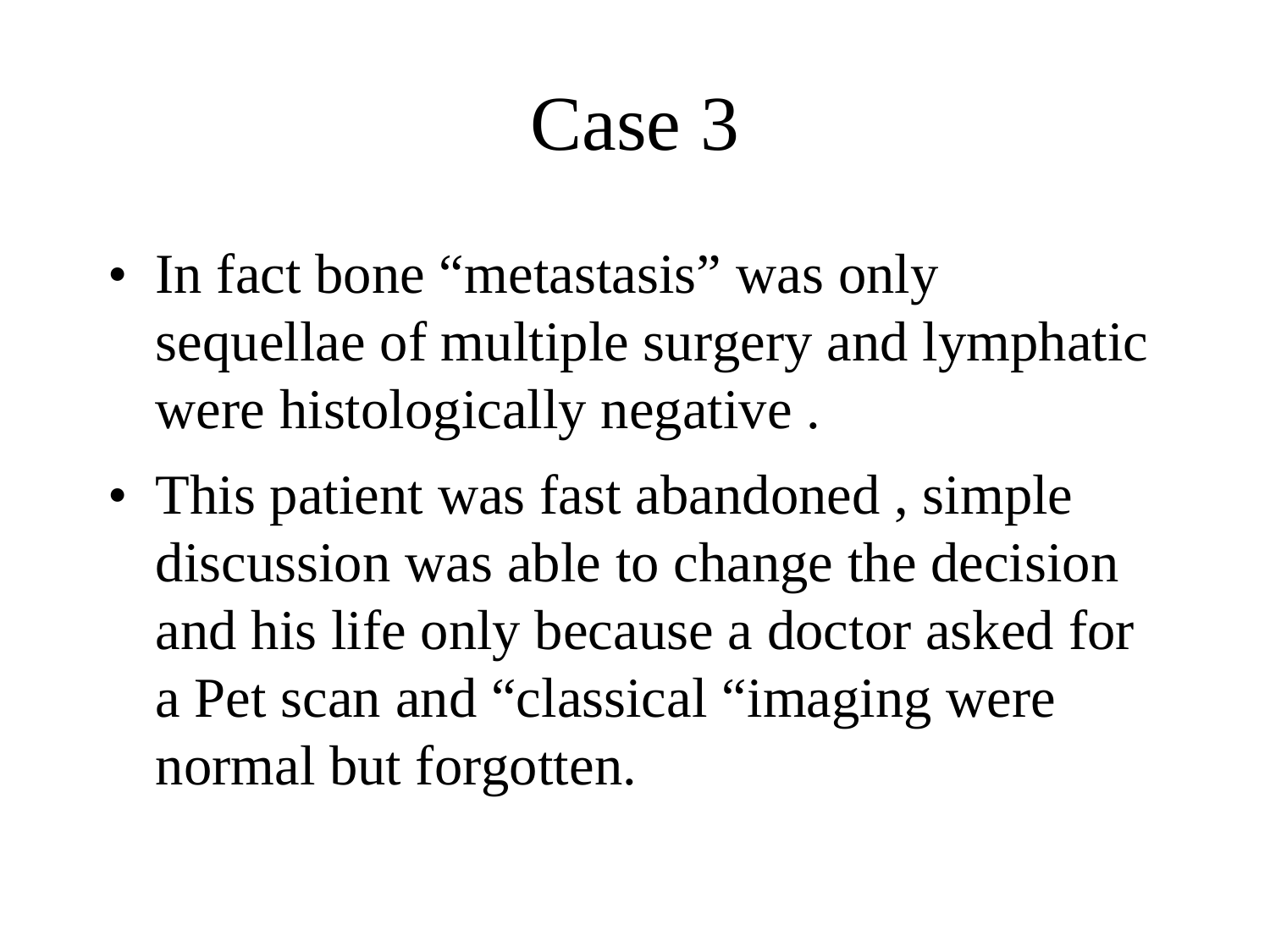## Conclusion

- Our purpose is not to deny interest of PET scan in pediatric cancer, but to point out imperative need to avoid to take each time the new imaging as the new Gold standard.
- FDG-PET/CT may be useful and complementary to other imaging modalities for detection of recurrent pediatric sarcomas.